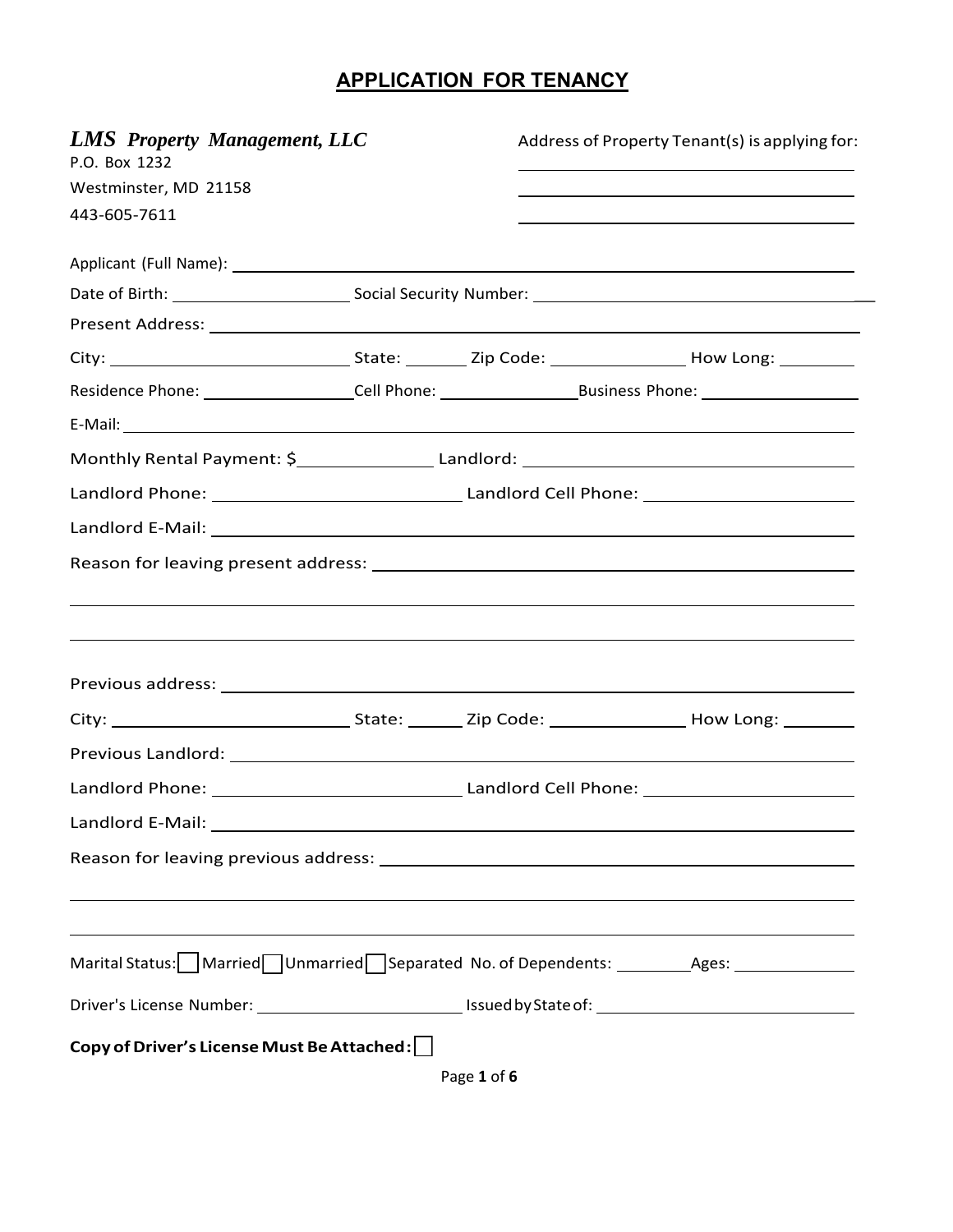| E-Mail: Entrepreneur and the contract of the contract of the contract of the contract of the contract of the contract of the contract of the contract of the contract of the contract of the contract of the contract of the c |  |  |  |                                                                                   |
|--------------------------------------------------------------------------------------------------------------------------------------------------------------------------------------------------------------------------------|--|--|--|-----------------------------------------------------------------------------------|
| Monthly Income: \$____________________                                                                                                                                                                                         |  |  |  |                                                                                   |
| Two (2) most recent pay stubs must be provided:                                                                                                                                                                                |  |  |  |                                                                                   |
|                                                                                                                                                                                                                                |  |  |  |                                                                                   |
|                                                                                                                                                                                                                                |  |  |  |                                                                                   |
|                                                                                                                                                                                                                                |  |  |  |                                                                                   |
|                                                                                                                                                                                                                                |  |  |  |                                                                                   |
|                                                                                                                                                                                                                                |  |  |  |                                                                                   |
|                                                                                                                                                                                                                                |  |  |  |                                                                                   |
|                                                                                                                                                                                                                                |  |  |  |                                                                                   |
|                                                                                                                                                                                                                                |  |  |  | ,我们也不会有什么。""我们的人,我们也不会有什么?""我们的人,我们也不会有什么?""我们的人,我们也不会有什么?""我们的人,我们也不会有什么?""我们的人  |
|                                                                                                                                                                                                                                |  |  |  |                                                                                   |
| Have you owned a home in the past? ___________ If yes, how long? __________ How many? _______<br>Have you ever filed a petition for bankruptcy? __________________________________ If yes, when? ______________                |  |  |  |                                                                                   |
| Have you ever been evicted from any tenancy? ___________________________________                                                                                                                                               |  |  |  |                                                                                   |
| Have you ever willfully and intentionally refused to pay rent when due?                                                                                                                                                        |  |  |  |                                                                                   |
|                                                                                                                                                                                                                                |  |  |  |                                                                                   |
|                                                                                                                                                                                                                                |  |  |  |                                                                                   |
|                                                                                                                                                                                                                                |  |  |  |                                                                                   |
|                                                                                                                                                                                                                                |  |  |  |                                                                                   |
|                                                                                                                                                                                                                                |  |  |  |                                                                                   |
|                                                                                                                                                                                                                                |  |  |  | Residence Phone: ____________________Cell Phone: ________________________________ |
|                                                                                                                                                                                                                                |  |  |  |                                                                                   |
| Monthly Rental Payment: \$______________________Landlord: ________________________                                                                                                                                             |  |  |  |                                                                                   |
|                                                                                                                                                                                                                                |  |  |  |                                                                                   |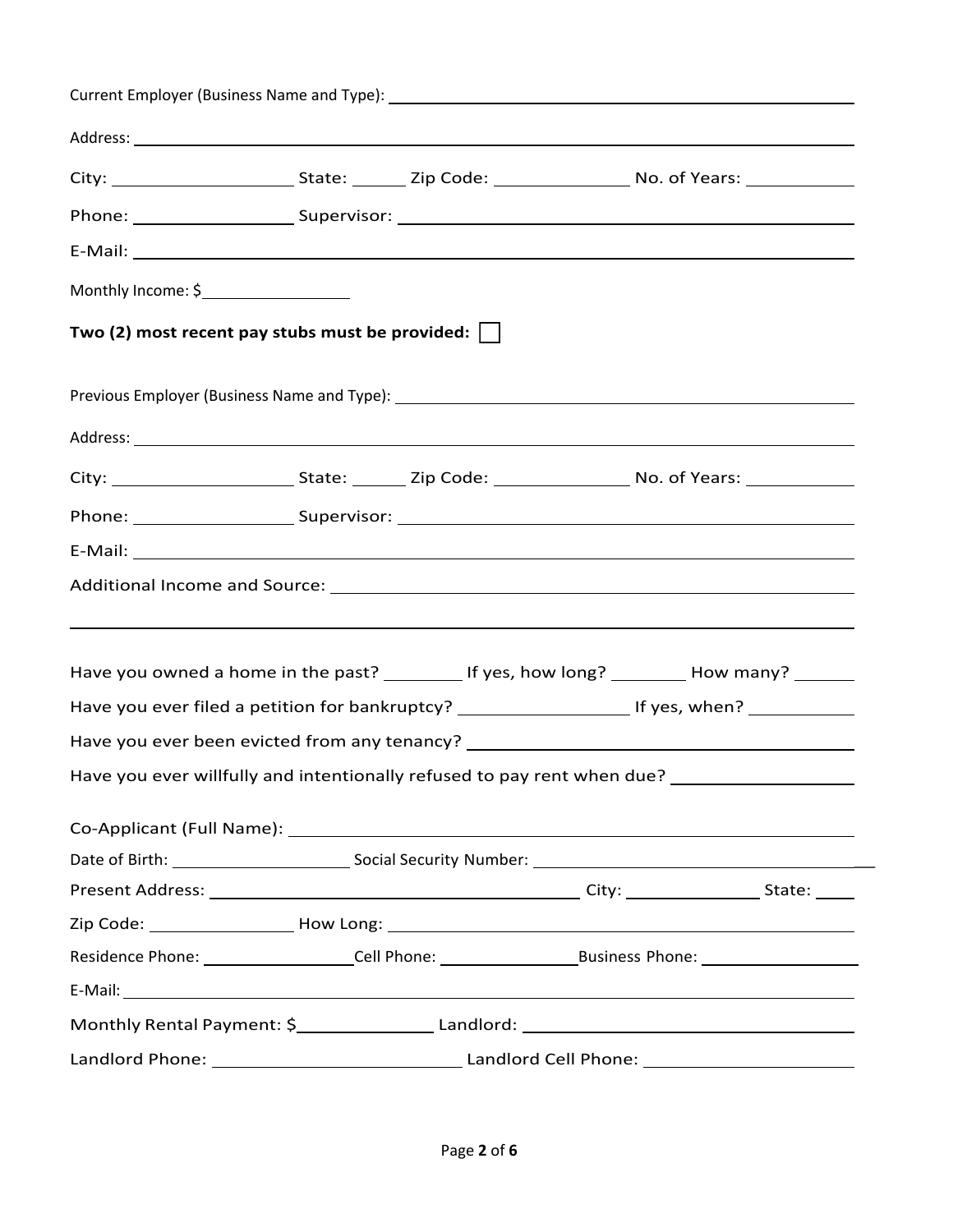|                                                        |  | Marital Status: Married Unmarried Separated No. of Dependents: __________Ages: ____________________            |
|--------------------------------------------------------|--|----------------------------------------------------------------------------------------------------------------|
|                                                        |  |                                                                                                                |
| Copy of Driver's License Must Be Attached:             |  |                                                                                                                |
|                                                        |  |                                                                                                                |
|                                                        |  |                                                                                                                |
|                                                        |  |                                                                                                                |
|                                                        |  |                                                                                                                |
|                                                        |  |                                                                                                                |
|                                                        |  |                                                                                                                |
|                                                        |  |                                                                                                                |
| Two (2) most recent pay stubs must be provided: $\Box$ |  |                                                                                                                |
|                                                        |  |                                                                                                                |
|                                                        |  |                                                                                                                |
|                                                        |  |                                                                                                                |
|                                                        |  |                                                                                                                |
|                                                        |  |                                                                                                                |
|                                                        |  |                                                                                                                |
|                                                        |  | Have you owned a home in the past? ___________ If yes, how long? __________ How many? _______                  |
|                                                        |  | Have you ever filed a petition for bankruptcy? __________________________________ If yes, when? ______________ |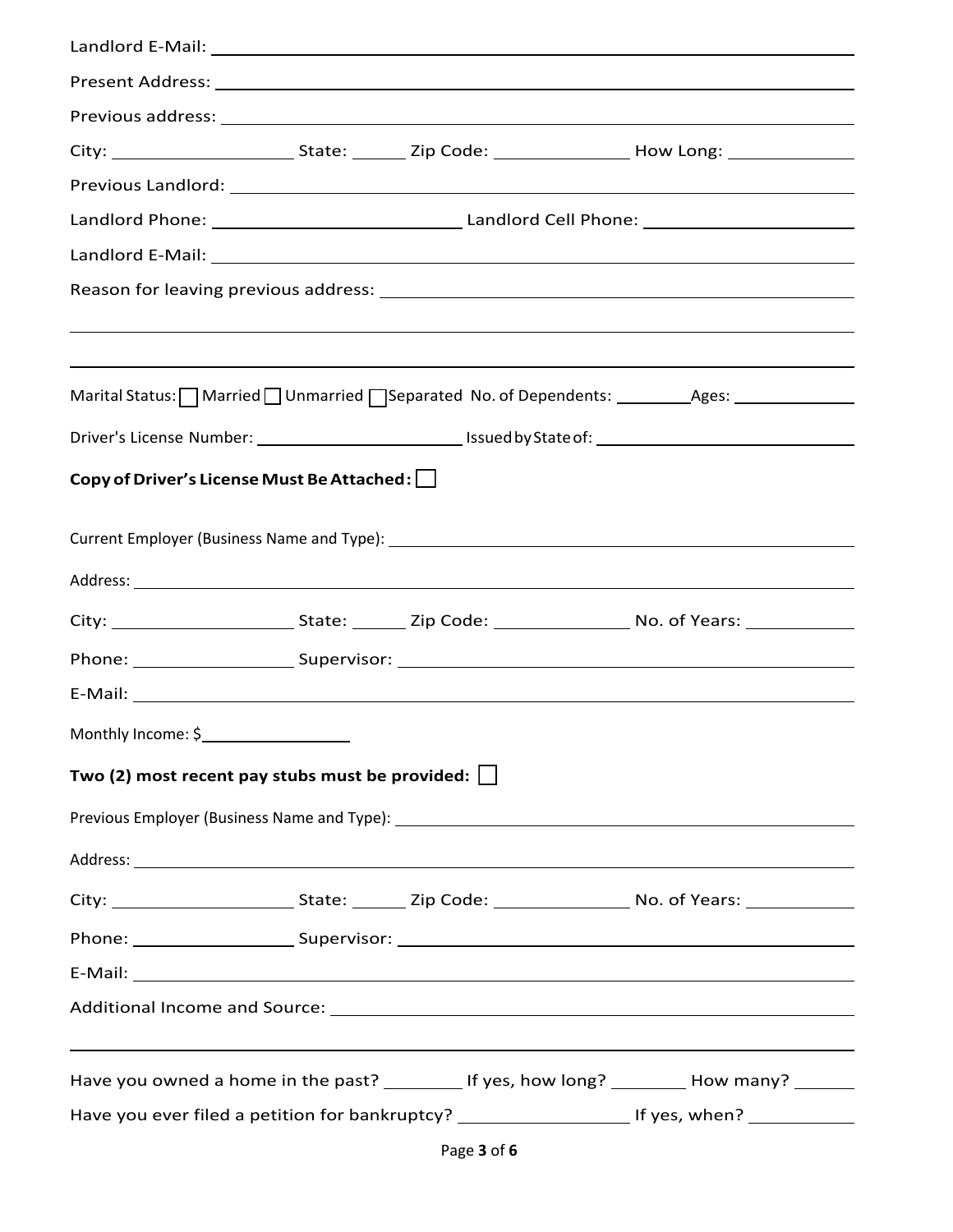Have you ever been evicted from any tenancy?

Have you ever willfully and intentionally refused to pay rent when due? \_\_\_\_\_\_\_\_\_

\*NOTE: Alimony, child support, or separate maintenance income need not be revealed if the Applicant or Co‐ applicant does not choose to have it considered as a basis for paying the rent obligation.

**ASSETS** 

| Name and Branch Office Address of All Accounts | <b>Account Number</b> | <b>Current Balance</b> |
|------------------------------------------------|-----------------------|------------------------|
|                                                |                       |                        |
|                                                |                       |                        |
|                                                |                       |                        |
|                                                |                       |                        |
|                                                |                       |                        |

## **AUTOMOBILES, BOATS AND MOTORCYLCES**

| <b>Type</b> | <b>Make</b> | Year | <b>License Number and State</b> |
|-------------|-------------|------|---------------------------------|
|             |             |      |                                 |
|             |             |      |                                 |
|             |             |      |                                 |
|             |             |      |                                 |

Other Assets (describe):

## **LIABILITIES AND ESTABLISHED CREDIT**

<u> 1989 - Johann Stoff, deutscher Stoffen und der Stoffen und der Stoffen und der Stoffen und der Stoffen und d</u>

1. List all current debts (if no credit accounts, give reference of previous credit). List alimony or child support payments as a debt.

|    | Name and Address of Creditor                          | Account #                          | <b>Monthly</b><br>Payment | <b>Months</b><br><b>Remaining</b> | Approximate<br><b>Balance</b> |
|----|-------------------------------------------------------|------------------------------------|---------------------------|-----------------------------------|-------------------------------|
|    |                                                       |                                    |                           |                                   |                               |
|    |                                                       |                                    |                           |                                   |                               |
|    |                                                       |                                    |                           |                                   |                               |
|    |                                                       |                                    |                           |                                   |                               |
|    |                                                       |                                    |                           |                                   |                               |
| 2. | Do you have outstanding (unpaid) judgements?          |                                    |                           | Yes (if yes, explain below)       | No                            |
| 3. | In the last 7 years, have you been declared bankrupt? | Yes (if yes, explain below)<br>No. |                           |                                   |                               |
| 4. | Other liabilities (describe below)                    |                                    |                           |                                   |                               |

<u> 1980 - Andrea Santa Alemania, amerikana amerikana amerikana amerikana amerikana amerikana amerikana amerikan</u>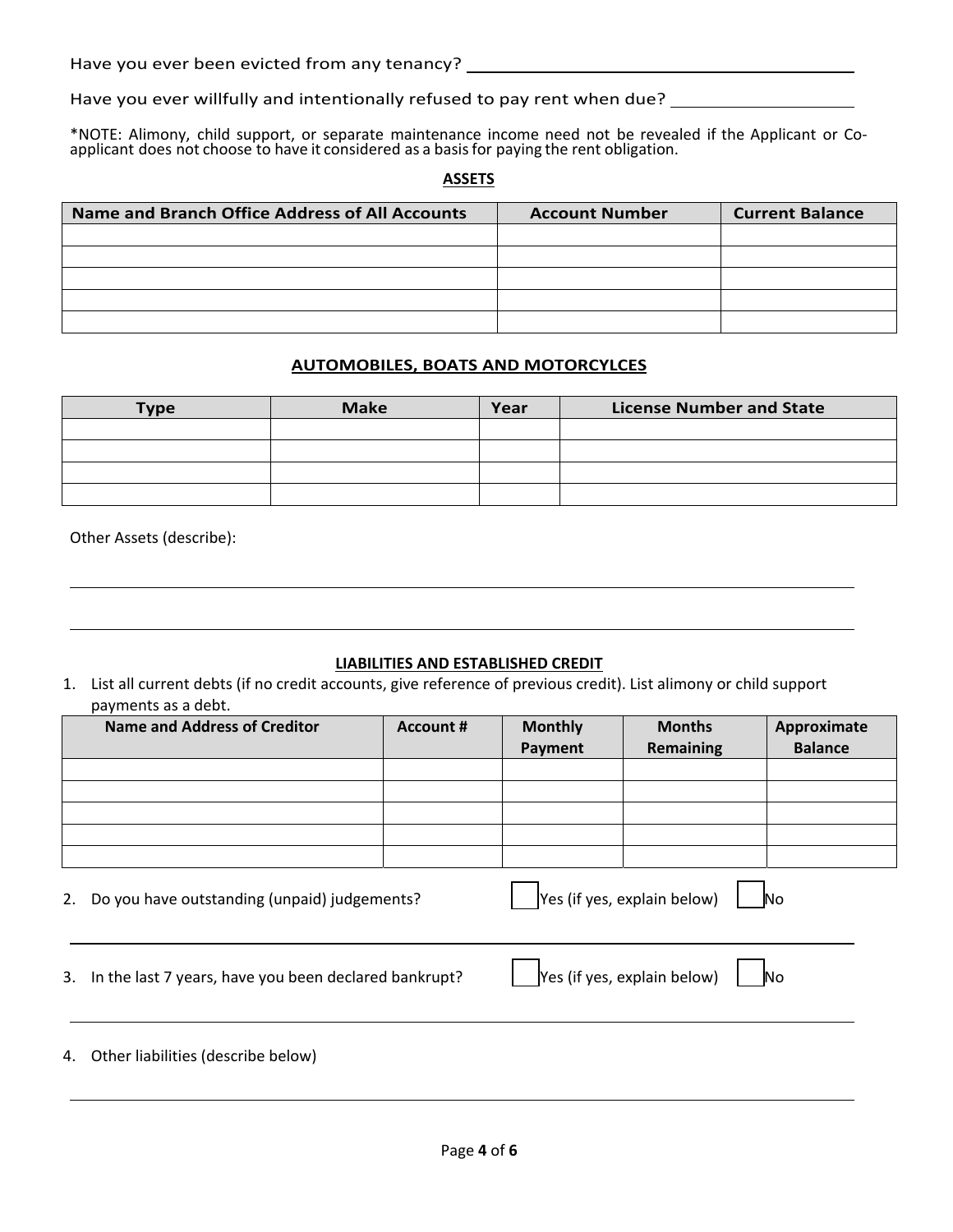The following individual will occupy the property (include ages, if minors):

| Do any occupants smoke? ____________ |                                                                                                                                                                                                                                                                                                                                                                                                                                                                                    |
|--------------------------------------|------------------------------------------------------------------------------------------------------------------------------------------------------------------------------------------------------------------------------------------------------------------------------------------------------------------------------------------------------------------------------------------------------------------------------------------------------------------------------------|
|                                      | Have you or any individual identified above ever been convicted of a felony crime in any federal or state                                                                                                                                                                                                                                                                                                                                                                          |
| to be completed.                     | If yes, please attach specific information regarding such felony conviction, including the date of such<br>conviction; the charge for which convicted; the sentence imposed, whether the sentence has been<br>completed and, if the sentence has not been completed, specify the sentence requirements which remain                                                                                                                                                                |
| In case of emergency please notify:  |                                                                                                                                                                                                                                                                                                                                                                                                                                                                                    |
|                                      |                                                                                                                                                                                                                                                                                                                                                                                                                                                                                    |
|                                      |                                                                                                                                                                                                                                                                                                                                                                                                                                                                                    |
|                                      |                                                                                                                                                                                                                                                                                                                                                                                                                                                                                    |
|                                      | I UNDERSTAND AND AGREE THAT SECURITY, 1 <sup>st</sup> MONTH'S RENT AND BROKER'S FEES MUST BE POSTED<br>PRIOR TO THE EXECUTION OF A LEASE AGREEMENT IN CERTIFIED FUNDS, MONEY ORDER OR CASH.                                                                                                                                                                                                                                                                                        |
|                                      |                                                                                                                                                                                                                                                                                                                                                                                                                                                                                    |
|                                      | IHEREBY DEPOSIT THE SUM OF \$___________WITH THE LANDLORD/AGENT TO SECURE THE ABOVE<br>PREMISES TO RENT, PENDING EXECUTION OF A LEASE AGREEMENT. I UNDERSTAND THAT MY DEPOSIT MAY<br>BE APPLIED TOWARD ANY RENT LOSS OR OTHER EXPENSES THE LANDLORDJAGENT MAY INCUR AS A RESULT<br>OF MY FAILURE TO FULFILL MY PROMISE TO RENT THE ABOVE NAMED PREMISES BY SIGNING A LEASE<br>AGREEMENT NO LATER THAN ________________TO OCCUPY BY___________LEASE TERM:__________________________ |
|                                      | LANDLORD/AGENT AGREES THAT THE DEPOSIT IS REFUNDABLE IF THE ABOVE APPLICANT IS NOT<br>APPROVED, PROVIDING THAT THIS APPLICATION HAS BEEN FILLED OUT COMPLETELY AND TRUTHFULLY.                                                                                                                                                                                                                                                                                                     |
|                                      |                                                                                                                                                                                                                                                                                                                                                                                                                                                                                    |